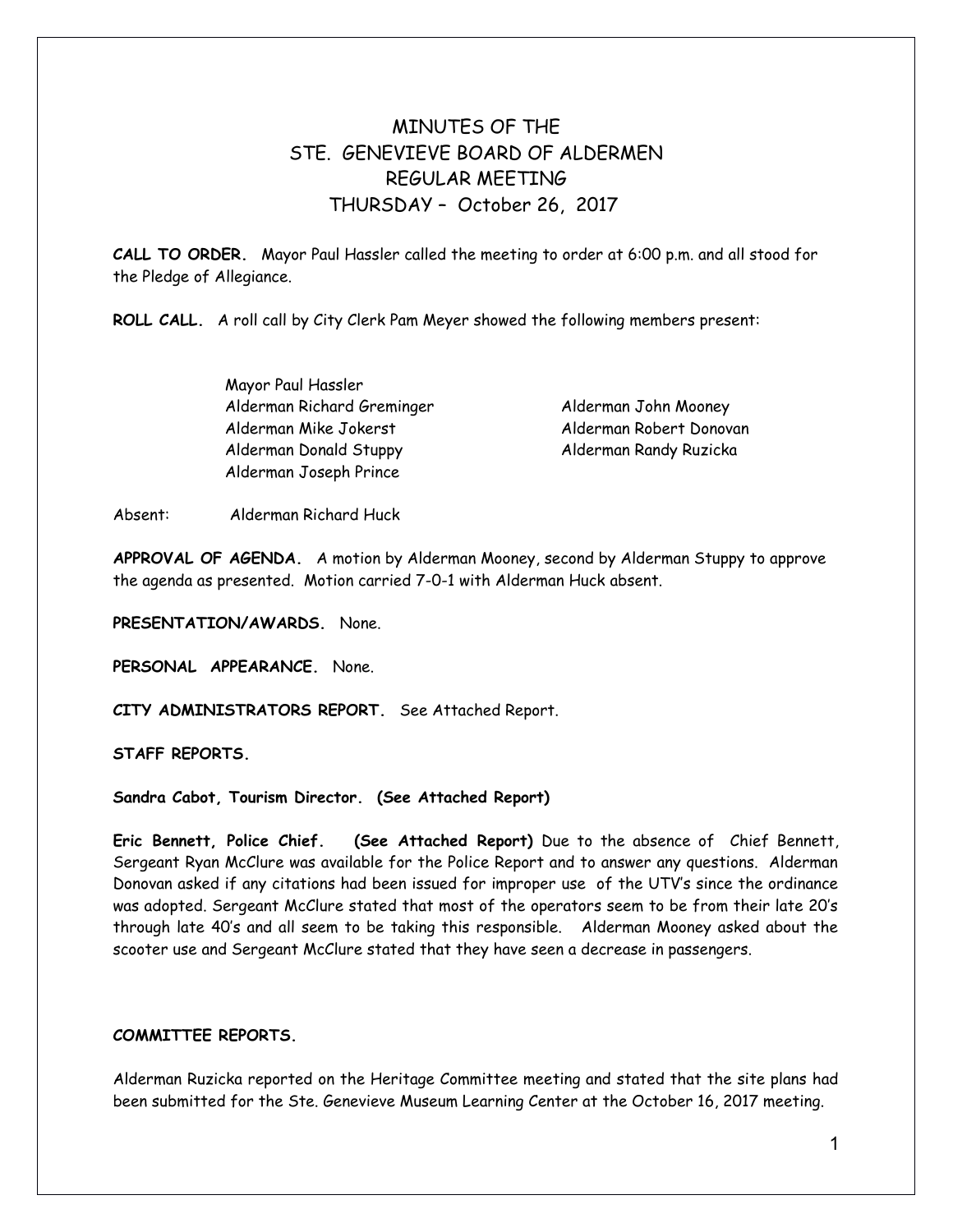The project is going to be a beautiful addition to the City's downtown area.

Alderman Jokerst reported that Ste. Genevieve Community Access Television met and they will be enhancing the Council Chambers by adding more camera's.

### **PUBLIC COMMENTS.** None

#### **CONSENT AGENDA**

- 1. Minutes Board of Aldermen Regular Meeting October 12, 2017
- 2. Minutes Closed Session Board of Aldermen October 12, 2017
- 3. Treasurer's Report September, 2017
- 4. **RESOLUTION 2018 01.** A RESOLUTION OF THE CITY OF STE. GENEVIEVE AMENDING THE BYLAWS OF THE STE. GENEVIEVE TOURISM ADVISORY COUNCIL AS SET FORTH BELOW.

A motion by Alderman Prince, second by Alderman Ruzicka to approve the consent agenda. Motion carried 7-0-1 with Alderman Huck absent.

### **OLD BUSINESS**

**BILL NO. 4197. AN ORDINANCE APPROVING CHANGE ORDER NO. 1 TO THE CONTRACT WITH JOKERST, INC. TO ALLOW AN OVERLAY OF LEFLEUR STREET IN AN AMOUNT NOT TO EXCEED \$63.20 PER TON. 2nd READING.** A motion by Alderman Prince, second by Alderman Donovan, Bill No. 4197 was placed on its second and final reading, read by title only, considered and passed by a roll call vote as follows: Ayes: Alderman John Mooney, Alderman Bob Donovan, Alderman Mike Jokerst, Alderman Donald Stuppy, Alderman Joe Prince, Alderman Dick Greminger. and Alderman Randy Ruzicka. Nays: None Absent: Alderman Richard Huck Motion carried 7-0-1. Thereupon Bill No. 4197 was declared Ordinance No. 4130 signed by the Mayor and attested by the City Clerk.

**BILL NO. 4198. AN ORDINANCE OF THE CITY OF STE. GENEVIEVE, MISSOURI AMENDING CHAPTER 500: BUILDING AND BUILDING REGULATIONS, ARTICLE II: BUILDING CODE; SECTION 500.110 "CODES" (A)(1); SECTION 500.110 "CODES" (B)(1); SECTION 500.190 "CONSTRUCTION PERMITS" (A);SECTION 500.190 "CONSTRUCTION PERMITS" (G); OF THE STE. GENEVIEVE MUNICIPAL CODE AS SET FORTH BELOW. 2 nd READING.** A motion by Alderman Prince, second by Alderman Stuppy, Bill No. 4198 was placed on its second and final reading, read by title only, considered and passed by a roll call vote as follows: Ayes: Alderman John Mooney, Alderman Bob Donovan, Alderman Mike Jokerst, Alderman Donald Stuppy, Alderman Joe Prince, Alderman Dick Greminger, and Alderman Randy Ruzicka. Nays: None Absent: Alderman Richard Huck Motion carried 7-0-1. Thereupon Bill No. 4198 was declared Ordinance No. 4131 signed by the Mayor and attested by the City Clerk.